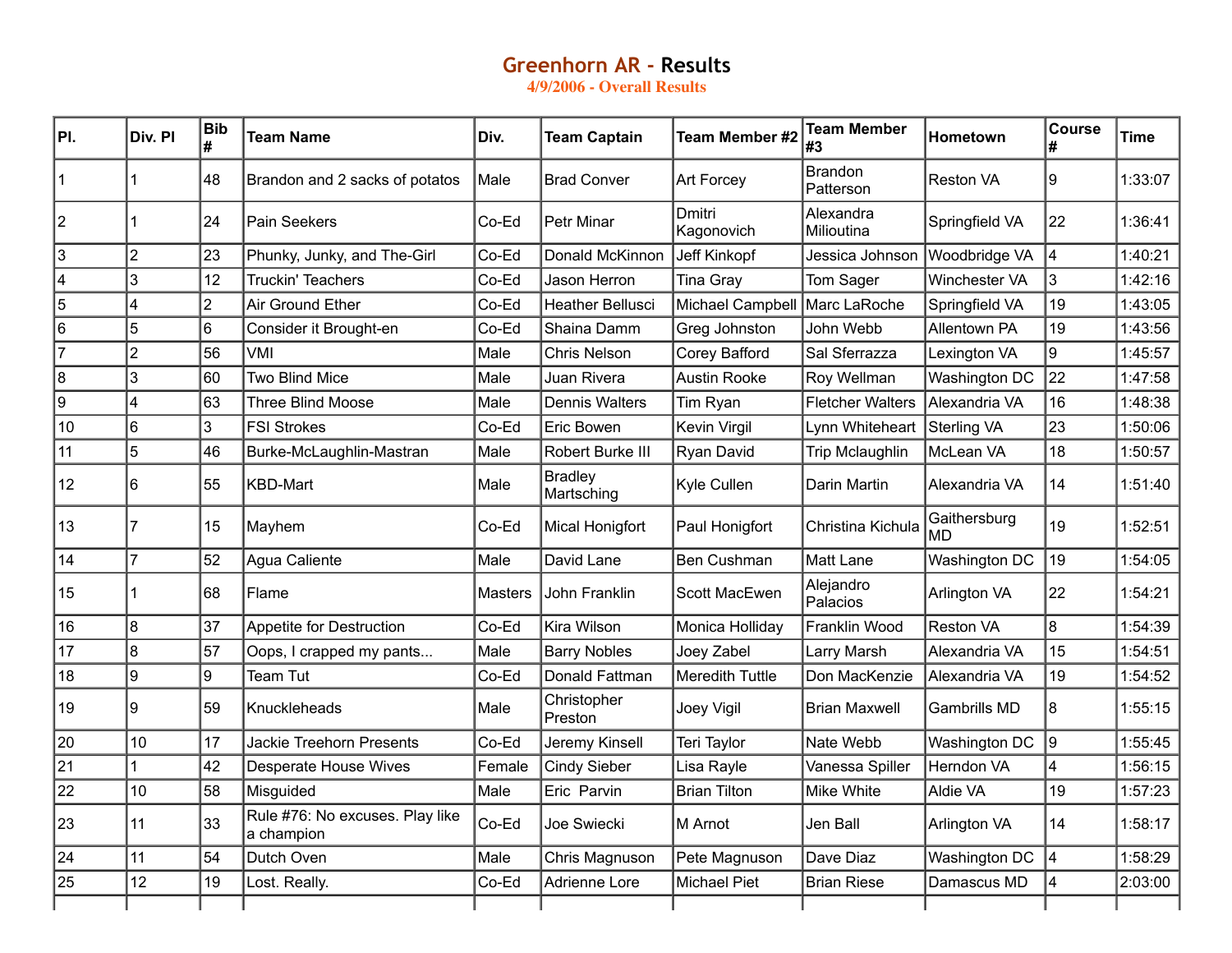| 26 | 12             | 44             | The Good, The Bad, and The<br>Ugly | Male           | <b>Andrew Blair</b>            | Karl Alt                                        | <b>William Fluiz</b> | Wilmington DE              | 14             | 2:03:24 |
|----|----------------|----------------|------------------------------------|----------------|--------------------------------|-------------------------------------------------|----------------------|----------------------------|----------------|---------|
| 27 | 13             | 26             | Cherry Pie                         | Co-Ed          | <b>Neil Preston</b>            | Annika Hawkins                                  | <b>Greg Noland</b>   | <b>Baltimore MD</b>        | 14             | 2:04:17 |
| 28 | 14             | 5              | <b>Three Blind Mice</b>            | Co-Ed          | April Cannon                   | Raymond<br>Fancher                              | Patrick Cannon       | Shelby NC                  | 18             | 2:05:35 |
| 29 | 13             | 62             | Wandering Jumbos                   | Male           | Neil Schwartz                  | Michael Yudell                                  | Keith Halpern        | Alexandria VA              | 18             | 2:05:53 |
| 30 | 15             | $\overline{7}$ | <b>DMS</b>                         | Co-Ed          | Chad DeHaven                   | <b>Aron Hendricks</b>                           | Aimee Stickley       | Winchester VA              | 27             | 2:06:30 |
| 31 | 16             | 4              | Team B-B-C                         | Co-Ed          | Kristina<br><b>Branstetter</b> | Ross Branstetter                                | Daniel Curry         | Springfield VA             |                | 2:07:14 |
| 32 | 17             | 10             | Slower Than We Look                | Co-Ed          | Lisa Hansel                    | Cary Hansel                                     | Paul Sciubba         | <b>Silver Spring</b><br>MD | 18             | 2:07:33 |
| 33 | 18             | 13             | <b>Directionally Challenged</b>    | Co-Ed          | <b>Marlene Hess</b>            | <b>Beverly Hallock</b>                          | <b>Bob Laprade</b>   | Arlington VA               | 19             | 2:09:04 |
| 34 | 2              | 39             | <b>Team Best Buns</b>              | Female         | <b>Frances Fisher</b>          | Erica Deam                                      | Denise Warner        | Alexandria VA              | 16             | 2:09:13 |
| 35 | 19             | 35             | Cube Jocky's                       | Co-Ed          | Christopher<br>Weber           | Robert Munneke                                  | Colleen O'neill      | Ashburn VA                 | 10             | 2:10:51 |
| 36 | 20             | 22             | The Ligers                         | Co-Ed          |                                | Robert McClintock Suzan McClintock Mike Maloney |                      | Fayetteville NC            | l3             | 2:12:55 |
| 37 | $\overline{2}$ | 70             | Rex Kwan Do                        | <b>Masters</b> | <b>Robert Lewis</b>            | David Howlett                                   | Sarah Soja           | Woodbridge VA              | $ 9\rangle$    | 2:15:04 |
| 38 | 3              | 38             | <b>MARFU</b>                       | Female         | Christina DiGiulio             | Jessica<br>Hammond                              | Naomi Sandler        | College Park<br>MD         | 25             | 2:15:48 |
| 39 | 21             |                | <b>AMT</b>                         | Co-Ed          | Andrea Ballou                  | Tom Walsh                                       | Michael Lee          | Vienna VA                  | 4              | 2:17:11 |
| 40 | 22             | 18             | Clydesdale with 2 Horns            | Co-Ed          | Michael<br>Londregan           | <b>Brian Fletcher</b>                           | Julie Kavanaugh      | South Riding VA 2          |                | 2:17:53 |
| 41 | 14             | 49             | <b>EOD</b>                         | Male           | Raymond Fancher Darrel white   |                                                 | <b>Mike Delier</b>   | Alexandria VA              | 3              | 2:19:25 |
| 42 | 15             | 51             | Team JAM                           | Male           | Alan Joiner                    | Gibson Anthony                                  | James Martinez       | Marydel MD                 | 17             | 2:19:58 |
| 43 | 3              | 72             | Old Farts                          | <b>Masters</b> | Tom Wohlgemuth                 | Allen Finchum                                   | Cathy Kipp           | Annapolis MD               | 19             | 2:20:27 |
| 44 | 4              | 65             | Cancian/Asmuth                     | <b>Masters</b> | Mark Cancian                   | Peter Asmuth                                    | Peter W. Asmuth      | <b>Arlington VA</b>        | 17             | 2:21:47 |
| 45 | 16             | 61             | Venture Quest Rejects              | Male           | Matthew<br>Rosenthal           | Josh Marans                                     | <b>Brian Kim</b>     | Rockville MD               | 18             | 2:21:59 |
| 46 | 23             | 16             | Sha na na naaaa                    | Co-Ed          | Eric Karch                     | Lee Slocum                                      | Darshan Sheth        | Greenbelt MD               | $\overline{8}$ | 2:23:43 |
| 47 | 24             | 32             | <b>EKC</b>                         | Co-Ed          | Erica Steele                   | Katrina Roux                                    | Colin Quay           | Clarksburg MD              | 11             | 2:24:14 |
| 48 | 25             | 14             | <b>Wooly Lemur Assassins</b>       | Co-Ed          | <b>Wayne Hickok</b>            | Jennifer Wong                                   | Derek Hickok         | Catonsville MD             | 11             | 2:25:06 |
| 49 | 26             | 27             | Team Jelly Donut                   | Co-Ed          | stephen<br>richardson          | Lori Beach                                      | James Christian      | Virginia Beach<br>VA       |                | 2:27:13 |
| 50 | 27             | 30             | Muddie Buddies                     | Co-Ed          | <b>Shelley Sanner</b>          | Nilkolas Abatzis                                | Maria Mahoney        | Alexandria VA              | 25             | 2:27:33 |
| 51 | 17             | 53             | <b>Three Nuts</b>                  | Male           | Albert Lee                     | Dave Robertson                                  | Tom Murphy           | Washington DC              | 6              | 2:28:52 |
| 52 | 5              | 69             | <b>CDR</b>                         | <b>Masters</b> | Roger Jordan                   | Chris Jordan                                    | Denise Schindler     | Springfield VA             | 12             | 2:29:31 |
| 53 | 18             | 64             | <b>Ellis Denning</b>               | Male           | Kevin Sadowski                 | Marc Weller                                     | Kevin Ash            | Rockville MD               |                | 2:30:25 |
| 54 | 28             | 36             | Driftage                           | Co-Ed          | Jenny Whitmer                  | <b>Miguel Perez</b>                             | Mary Ewell           | Fairfax VA                 | 17             | 2:30:43 |